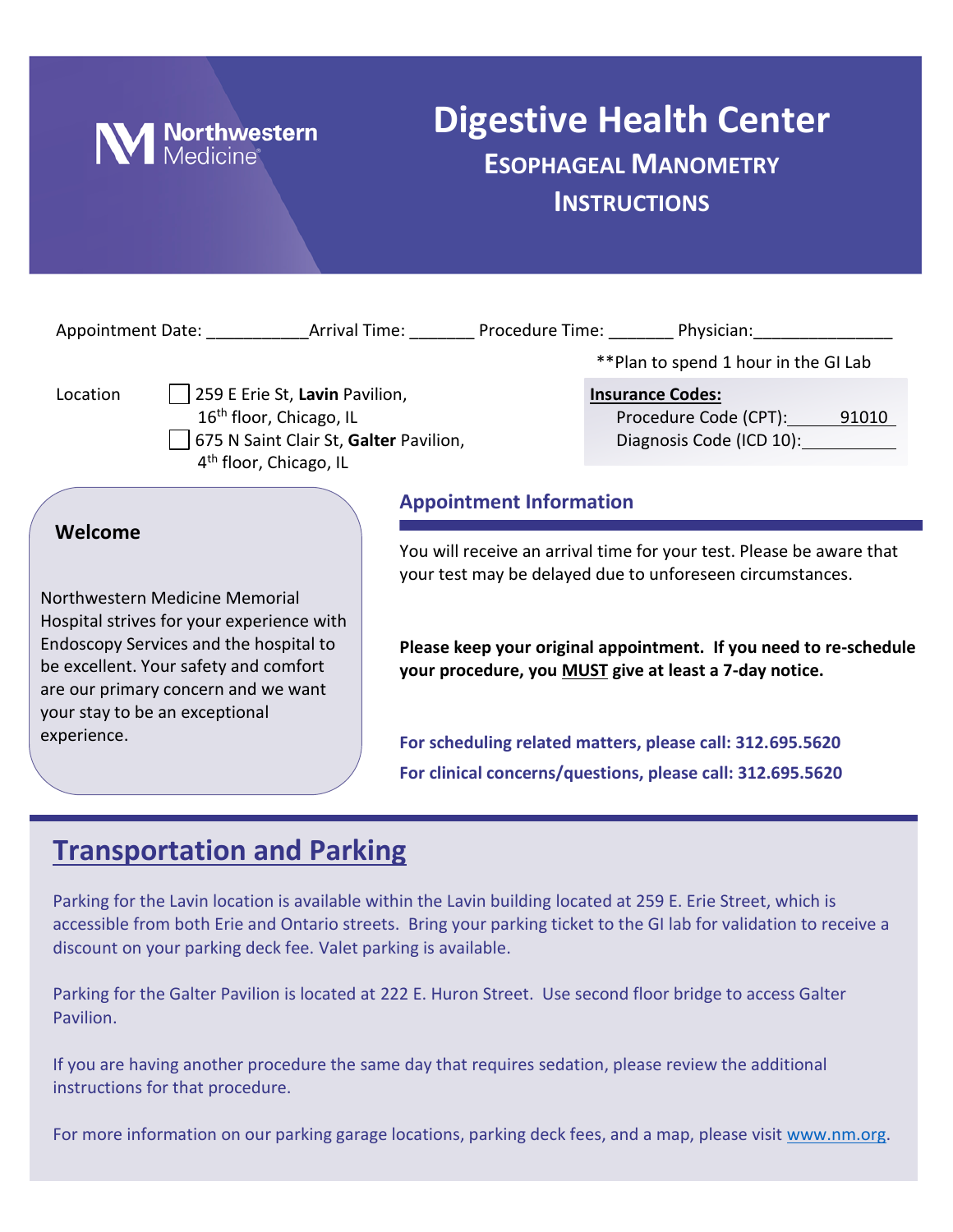# **Northwestern**<br>Medicine®

## **About your test**

Your esophagus is made up of many muscles fibers that contract and relax when you are swallowing. These contractions sweep food down the esophagus into the stomach. When the contractions are weak, it can become difficult to swallow. When the contractions are too strong, pain can occur.

Esophageal manometry is a procedure that allows your physician to measure the contractions of your esophagus as well as the strength of the lower esophageal sphincter (LES). The test can evaluate symptoms of difficulty swallowing, heartburn, or esophageal chest pain. The primary benefit of the esophageal manometry test is to show your physician how your esophagus muscles work.

| <b>Timeline</b>                                         | <b>Procedure Preparation</b>                                                                                                                                                                                                                                                                                                                   |
|---------------------------------------------------------|------------------------------------------------------------------------------------------------------------------------------------------------------------------------------------------------------------------------------------------------------------------------------------------------------------------------------------------------|
| <b>3 DAYS</b><br><b>BEFORE THE</b><br><b>PROCEDURE</b>  | $\triangleright$ Please contact your insurance company to verify coverage and if you will have any out of<br>pocket costs, or precertification requirements. Please see the insurance/billing handout<br>for more information on billing, coding, and potential out-of-pocket costs.                                                           |
| <b>THE DAY</b><br><b>BEFORE THE</b><br><b>PROCEDURE</b> | $\triangleright$ If you develop any moderate to severe cold symptoms (cough, sore throat, runny nose,<br>etc.), a fever, new cut or wounds, or experience any other changes in your health before<br>your procedure, please contact your physician's office.                                                                                   |
|                                                         | <b>Diet Instructions:</b>                                                                                                                                                                                                                                                                                                                      |
|                                                         | Do not eat anything including gum, mints, tobacco, cough drops, or smoke any substance<br>➤<br>(i.e. tobacco, vape, marijuana) after midnight.                                                                                                                                                                                                 |
|                                                         | $\triangleright$ After midnight, you may have plain water, black coffee/tea (no milk or creamer may be<br>added, however, sugar and artificial sweeteners are permitted), apple juice, or Gatorade<br>up to 2 hours prior to your scheduled arrival time. All other beverages/drinks are to be<br>avoided after midnight.                      |
| <b>THE DAY OF</b>                                       | > Call your testing center if you cannot arrive at your scheduled time at 312.926.2425.                                                                                                                                                                                                                                                        |
| <b>YOUR</b><br><b>PROCEDURE</b>                         | $\triangleright$ You can continue taking your GI-related medications unless you are also scheduled for<br>pH testing (BRAVO or pH-Impedance). If you are scheduled for a second test, consult<br>with your physician if they would like you to be on or off your GI/acid reducing<br>medications.<br>Bring a photo ID and insurance card.<br>➤ |
|                                                         | Wear loose-fitting, comfortable clothes.                                                                                                                                                                                                                                                                                                       |

## **ESOPHAGEAL MANOMETRY PREPARATION GUIDELINES**

#### **GENERAL**

#### **During the Esophageal Manometry**

 $\circ$  Esophageal Manometry takes approximately 45 minutes to 1 hour. The GI Lab technician will explain the test and ask you several questions related to your GI symptoms. Before the procedure a numbing jelly (Lidocaine) will be used to numb the nasal passage. A thin, soft tube, called a manometry catheter, with tiny pressure sensors along its wall, is gently passed through the nose,